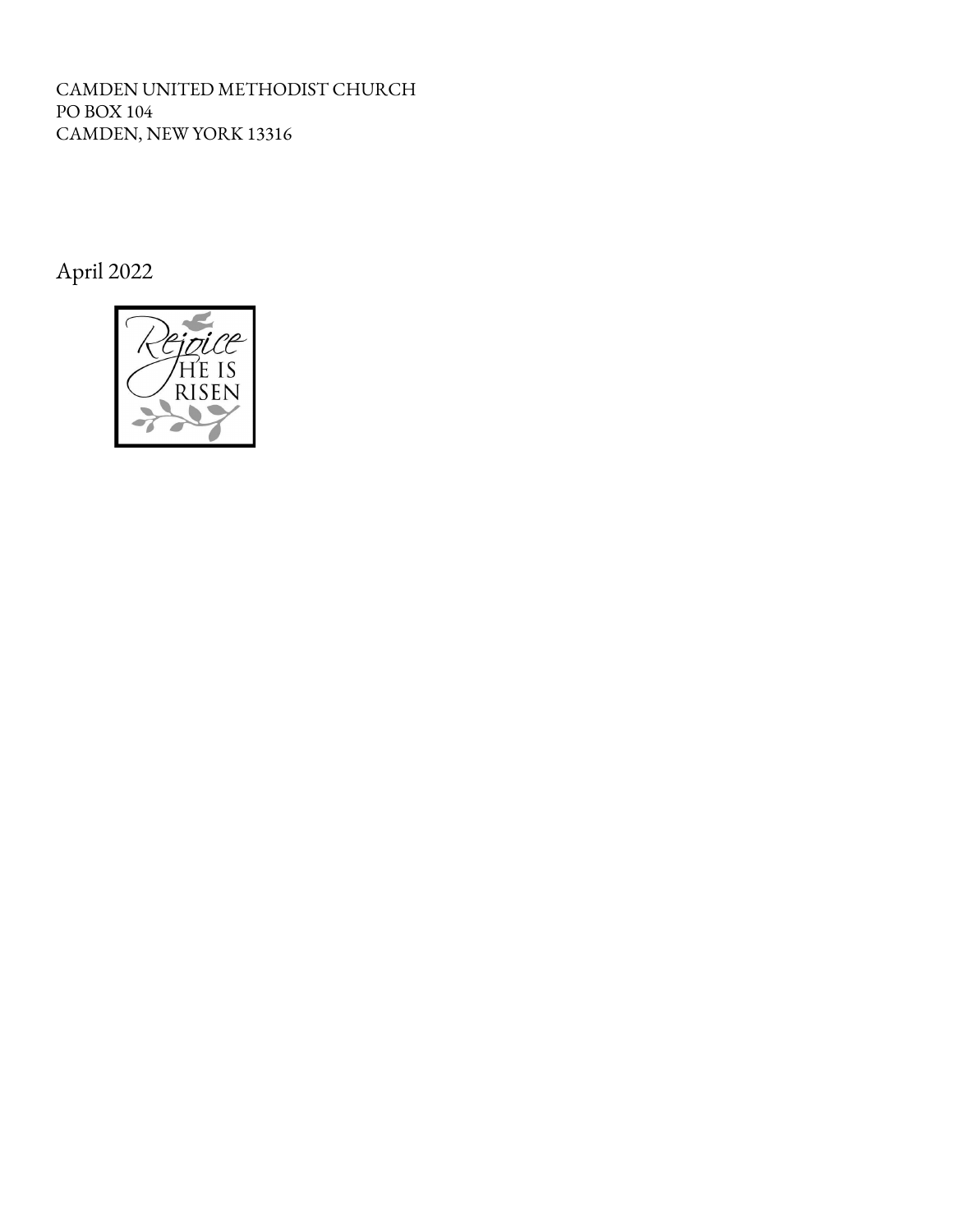# CAMDEN UMC NEWSLETTER

Pastor: Rev. Wendy Morrison Youth Pastor: Matt Morrison Secretary: Leslie Coe

April 2022

Inside This Issue 2. Holy Week Schedule 2. Worship planning 2. Volunteers Needed 2. Worship Services 2. Youth Mission Meals & Game Nights 2. Tithing 3. Church Office News 3. Easter Flowers 3. Blood Donation 4. Food Pantry Hours and News 4. Building use schedule 5. Scriptures for April, May, & June 5. Prayer List

#### **Pastor's News**

Hello Friends,

We are in April, coming into Holy Week that leads into Easter, also known as Resurrection Sunday. I am so excited that I finally get celebrate this special week with all of you. The third time is the charm, right? Yes, my third Easter with you. We have celebrated the last two years, but it has been different than what any of us would have ever expected.

We are in the season of spring, watching new life begin. Rebirth and resurrection of the grass, trees, flowers...all, hopefully, reminding us of the new life, the rebirth, the resurrection that Jesus offers to each and every one of us. He can change our lives in a way that nothing or no one else ever can.

I pray that as we come into this season, especially as we are coming to the other side of COVID, we remember we have all been through a rough two years. For some, it has been rougher than for others. Let's think of the positive things we have learned through this time. Let's think of the positive changes in our lives or that we want to make in our lives. Let's think about and praise God for these things.

God Bless,

Pastor Wendy Morrison Camden United Methodist Church & Cleveland United Methodist Church

*Newsletter 1*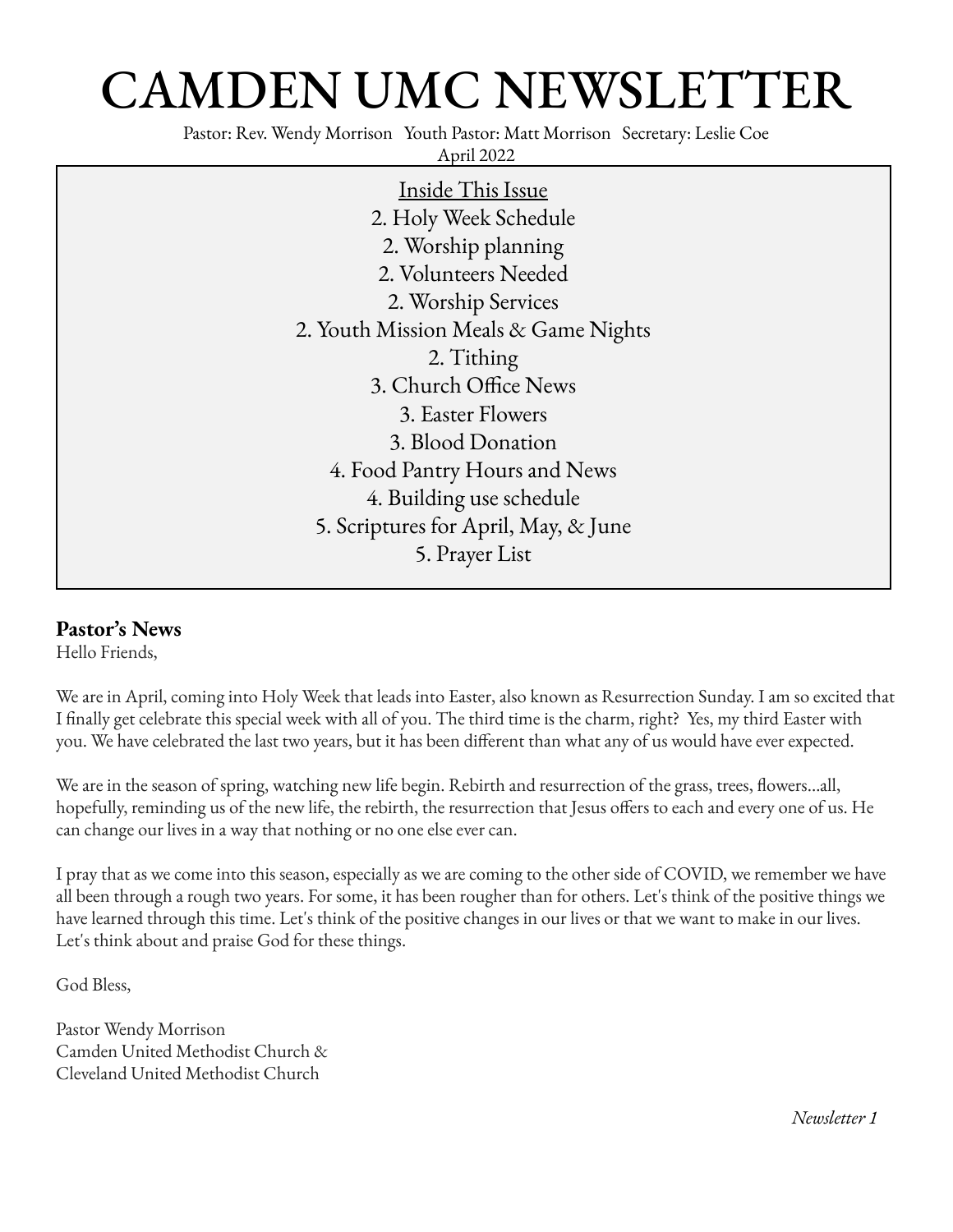### **Worship Planning**

Our Worship Planning meetings take place on the third Sunday of the month, following our shared meal that the youth provide for us. If you are unable to meet in person, you are welcome to send your thoughts and suggestions to Pastor Wendy or Leslie prior to our meetings.

#### **Volunteers Needed**

We are looking for people willing to be ushers, assistant Sunday school adults, communion stewards, and counters. Ushers hand out bulletins each week. To help with ushering please contact Janice Alvord (315-245-0634). To help with Sunday school please see Matt Morrison (315-533-7701). For communion, we need at least 2 people to prepare communion, set up, and clean up after service. To help with communion please contact Leslie Coe (315-225-6259). For counters, we need teams of 2 unrelated persons to count and deposit the offering on Sunday afternoons at the bank. To offer to be a counter please contact Karl Keil (315-245-1080). The more volunteers we have for each of these areas the fewer times the volunteer teams will be needed. Thank you for helping our church as we continue to move forward.

#### **Worship Service**

We continue to record the 11:00 am Camden worship service. The goal is to have the video posted and shared by Wednesday each week, but there are times when editing the video doesn't go as smoothly as we would like. We share the video on our website, on our Facebook page, and email the link to those who are on our weekly bulletin list. The links shared in the email are direct links to YouTube and the Church's website. Anyone can access the website videos and they will link to YouTube. If you want to go directly to YouTube you will need the direct link. If you have any questions please feel free to call the church cell phone at 315-225-6259, if I do not answer, please leave a message with your name and number and I will return your call.

#### **Youth Mission meals and Game Night**

Thank you for taking the time to support the youth as they think about others. Come share in the fellowship on the 3rd Sunday of the month and have a great meal! In April the after church meal will be on April 10<sup>th</sup>, Palm Sunday

Game Night is on the third Friday every month IN PERSON at 6:30 pm. We are alternating between Camden and Cleveland UMC. April will be in Cleveland. Bring your favorite games and family that will enjoy games with new and old friends. If you would like you can bring a snack to share.

Stay safe, healthy, and keep your eyes focused on The Lord. Pastor Matt Morrison.

# **Options for Tithing**

We have a few options set up to continue giving to the church. Your financial support is still important whether in person or virtually. We hope that some of these options will be helpful to you. You can mail in your offering (P.O. Box 104, Camden, NY 13316), in person during worship services, through our website and Facebook pages found under "Give Now", and through text (315-522-6229). Thank you for your continued support.

#### **Holy week Schedule**

Holy Thursday/Maundy Thursday Service will be at the Cleveland church at 6:30 pm. Good Friday Service will be at Camden at 6:30 pm. Easter Sunday Sunrise service in Cleveland at the gazebo, by the lake at 6:00 am continental breakfast to follow at the church. Easter services at the normal worship times for Cleveland and Camden

*Newsletter 2*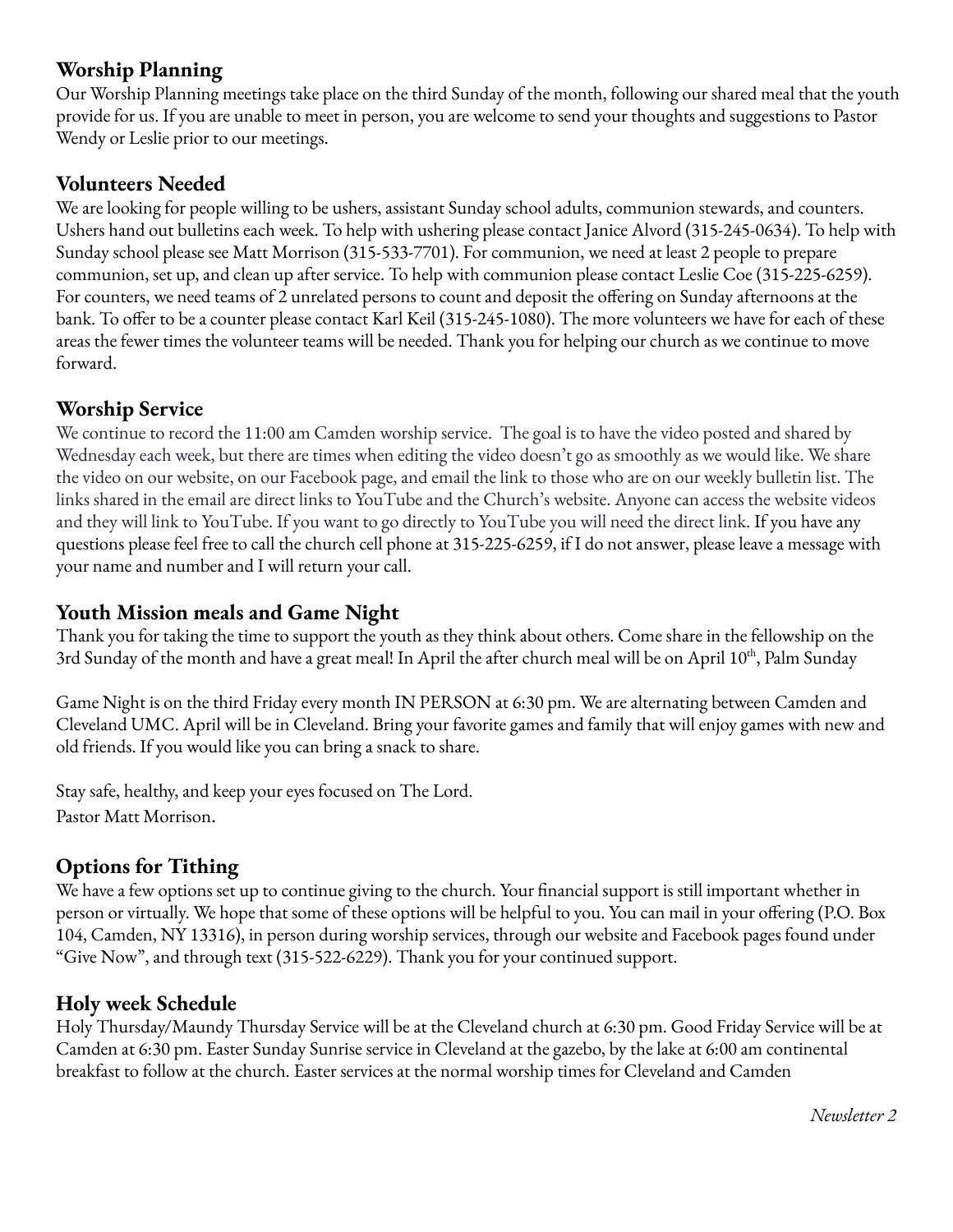# **Church Office and Building News**

The church office hours are Monday, Wednesday, and Friday from 1-3 pm with extended hours, as able. The Pastor & the secretary continue to work from home. <u>Pastor Wendy works on Monday and Wednesday and she is off on Fridays</u>. You may call the church cell phone at 315-225-6259, the office phone at 315-245-2600, or e-mail the office at camdennyumc@gmail.com. If no one answers the cell phone, please leave a message and we will call you back (we can receive text messages as well). The secretary has this phone near her every day.

Feel free to share your prayer requests with the Secretary or Pastor Wendy by call, text, or email. And we will make sure to share the request. Let us know if you would prefer it to be an anonymous request.

If you would like to dedicate our worship bulletins to loved ones please check with the secretary to book the date. Dates available at printing are **April 3, 17, 24, May 1, 15, 22, 29, June 5, 12, & 26 th .** The minimum suggested donation is \$6.60 for a Sunday; dedications still appear in the digital bulletin as well as the print bulletin and can be printed for you if you are interested. If you would like to dedicate a hymn to loved ones for one of our worship services, for a donation, please check with the office for the date and pick the hymn.

The next newsletters will be in July, October, and January. January will be the first quarter in the future. The future newsletters will have the prayers, Pastor information, Youth news, Food Pantry update, Blood drive information, calendar schedule, and any special events (Example: Harvest Dinner, Special services, etc.).

The deadline for the **July 2022** newsletter is Wednesday, **June 1, 2022**. If your group has news for the newsletter, please let the office know. If you are interested in helping to produce the newsletter, please let the office know. Leslie Coe, Church Secretary

### **Easter Flowers**

Easter Sunday is April 17<sup>th</sup>. If you would like to bring flowers for Easter Sunday you are welcome to. If at all possible try to pick flowers that are low in fragrance. The wonderful smells of fresh flowers can trigger asthma as well as allergies, especially when in a closed space. If you would like to dedicate the flowers to loved ones please provide the following information in print to Leslie Coe, the church secretary. Please provide your dedication: "in honor of" or "memory of" the name of your loved one, and your name. Thank you.

#### **American Red Cross Bloodmobile News**

There is always a need, more so now. The American Red Cross continues to protect those giving as well as those receiving blood. If you are donating, be advised you will need to wear a mask to give. If you are healthy and able, please seriously consider donating. The next Bloodmobile will be on **June 1, 2022,** at St. John's Parish Hall. All blood types are always welcome. There is a critical shortage of blood available. If you are able to give, please give life to others through blood donation.

If you would like to help with the Blood drives please contact St. John's at 315-245-1603. Their office hours are Monday-Wednesday 9 am-1 pm and Thursday 9 am-11 am.

Rapid Pass allows you to complete the reading material and the questions on the day of your donation, but before you arrive. This will allow for more donors by speeding up your registration process. Visit **redcrossblood.org/RapidPass** to learn more. Please help by sharing the gift of life, the need is always present. The cost to you is about one hour of your time.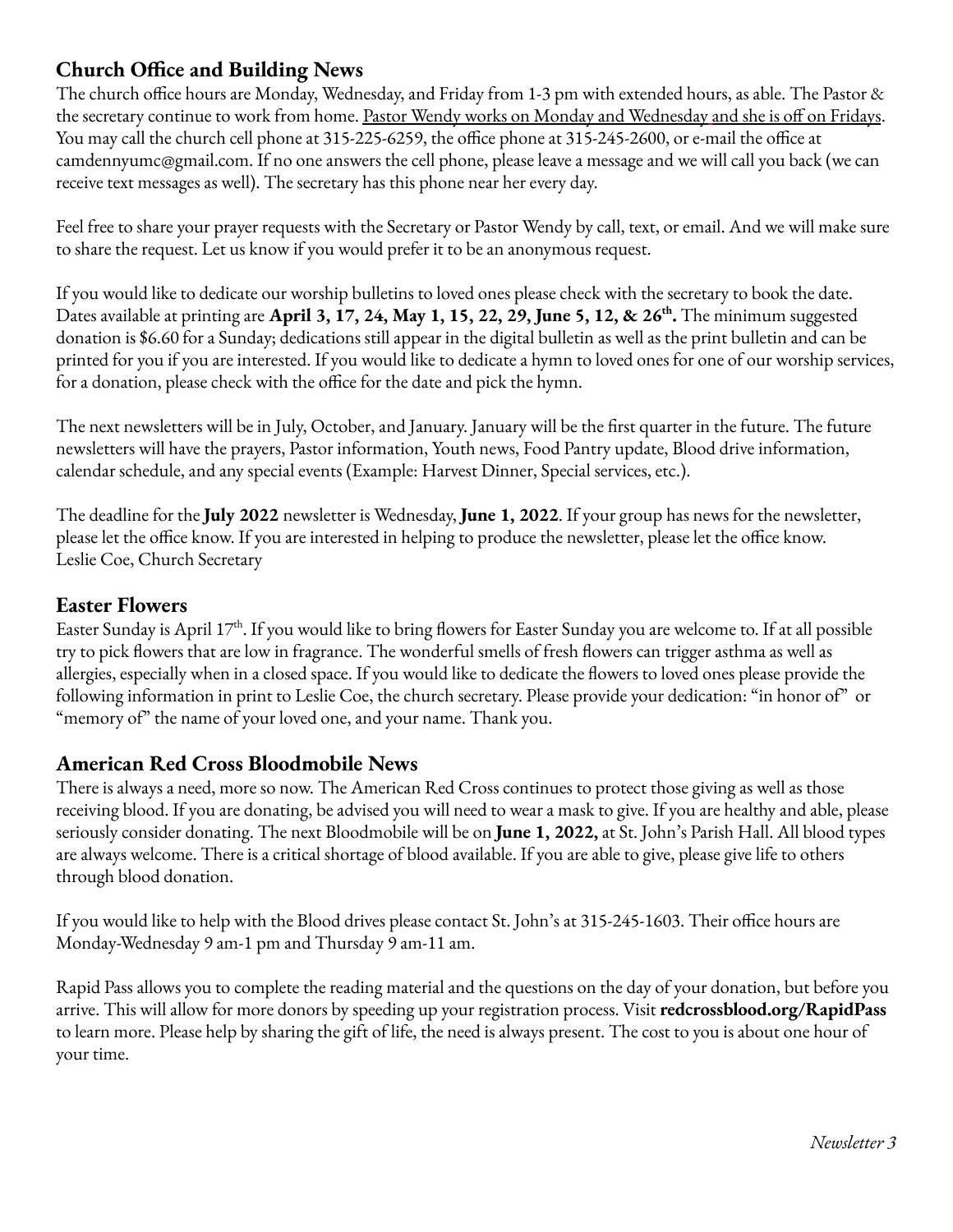#### **Food Pantry Hours**

The Camden Area Food Pantry (located at 84 Main Street. Use the parking lot behind Main street) is open on Tuesdays and Thursdays from 10 am to 12:30 pm, and Tuesday evenings from 6-7 pm. Please **call 315-335-4615** Tuesday- 10:00 am-12:30 pm or Thursday- 10:00 am-12:30 pm to schedule an appointment for food and or donations, as we are operating by appointment and starting in July we will schedule walk-ups for the next pantry day. Please leave a message with your name and number if we do not answer. If you do not have access to a phone, please stop by the Food Pantry between 10:00 and 12:30 on Tuesday or Thursday. If you come without an appointment you will need to be scheduled for the next pantry day. Thank you!

### **Food Pantry report**

#### Dear Church family,

Thank you for your continued support over the past years. Our church gave 358 items and \$1,792.70 in 2021. We served 519 households made up of 637 children, 825 Adults, and 239 seniors. This was a total of 1,701 individuals and 25,515 meals. For comparison, our year totals in 2020 were 894 households made up of 1,066 children, 1,532 adults, and 365 seniors. This was a total of 2,963 individuals and 44,445 meals. A decrease of 375 households, 429 children, 707 adults, and 126 seniors. A decrease of 1,262 total individuals. While some of the declines are due to normal community changes (moving out of the area and deaths), we feel there are many who are not using this form of help because of Covid-19 related anxiety. The reality is the economy of the Camden area has not improved that greatly to reflect this continued decline.

In January we served 53 households made up of 66 children, 98 adults, and 22 seniors. This is a total of 186 individuals and 2,790 meals. In February we served 43 households, 51 Children, 63 adults, and 23 seniors. There were a total of 137 individuals and 2,055 meals. Our church giving in January was 41 items and \$126.00. In February we gave 30 items and \$95.00.

> *We served a total of 96 households made up of 117 children, 161 adults, and 45 seniors for a total of 323 individuals.*

We recently have started receiving bagged produce and fresh bakery goods from Tops. We receive quite a bit each Tuesday and Thursday. Our clients are able to get as much as they would like of these items. We and our clients have been so thankful that Tops is willing and able to provide these items. These items are still fresh, but they are not able to sell them. Any items that are left at the end of the pantry day we give to some local farmers to help feed their livestock.

While we are able to help those who come to the pantry for assistance, there are many in our community that continues to have food insecurities. Please keep those who have food insecurities in your thoughts and prayers.

Thank you for your continued support for our community needs, our clients are very appreciative of the assistance.

Thank you from the Clients and Staff of the Camden Area Food Pantry! Submitted by Leslie Coe, on behalf of Diane Hertweck

# **Routine & Special Church Calendar Events**

Wednesdays 6:30 pm Loaves & Fishes Study Sunday Mornings Seekers group 9:45 am Sunday Mornings Choir 9:45 am Tuesday evenings- Cub Scouts 2 nd Wednesday of the month-Villagers: April 13, May11, & June 8 Friday May 13 <sup>13</sup> Fiddler Tallent Show *Newsletter 4*